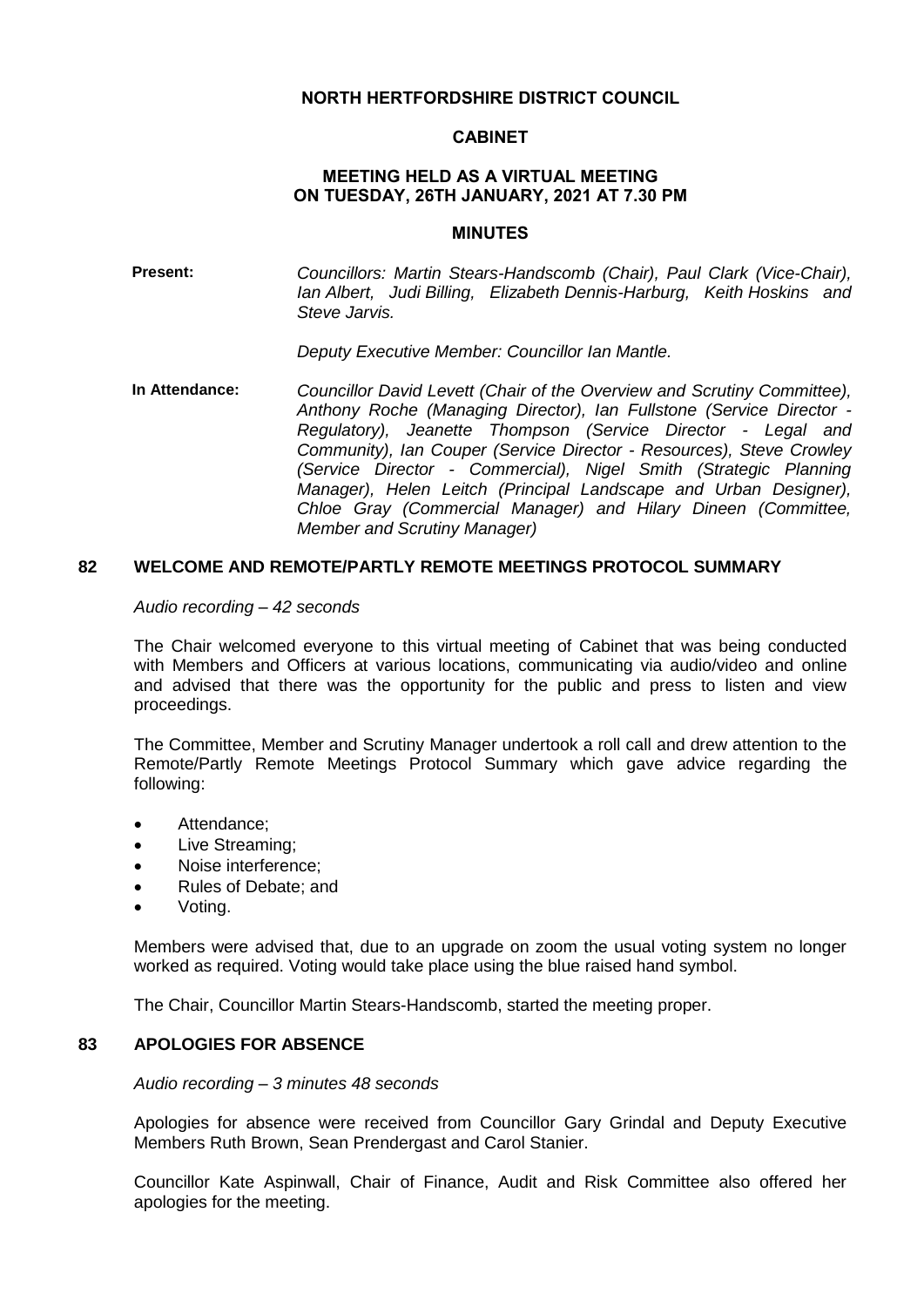## **84 MINUTES - 15 DECEMBER 2020**

#### *Audio Recording – 4 minutes 20 seconds*

Councillor Martin Stears-Handscomb proposed, Councillor Paul Clark seconded and it was:

#### *RESOLVED:*

- (1) That the Minutes of the Meeting of the Committee held on 15 December 2020 be approved as a true record of the proceedings.
- (2) That, with the authorisation of the Chair, his electronic signature and initials be attached to the Minutes approved in (1) above.

## **85 NOTIFICATION OF OTHER BUSINESS**

*Audio recording – 5 minutes 15 seconds*

There was no other business notified.

## **86 CHAIR'S ANNOUNCEMENTS**

*Audio recording – 5 minutes 19 seconds*

- (1) The Chair advised that. in accordance with Council policy, this meeting was being audio recorded as well as filmed. The audio recordings would be available to view on Mod.gov and the film recording via the NHDC YouTube channel.
- (2) Members were reminded that this Council had declared a Climate Emergency. This was a serious decision and meant that, as this was an emergency, all of us, officers and Members had that in mind as we carried out our various roles and tasks for the benefit of our District. More details were included on the agenda front sheet.
- (3) Members were reminded to make declarations of interest before an item, the detailed reminder about this and speaking rights was set out under Chair's Announcements on the agenda.
- (4) The Chair advised that he would be taking Items 13 and 14 following Item 10.

## **87 PUBLIC PARTICIPATION**

*Audio recording – 6 minutes 27 seconds*

There were no presentations by members of the public.

#### **88 ITEMS REFERRED FROM OTHER COMMITTEES**

*Audio recording – 6 minutes 32 seconds*

7a Referral from Finance, Audit and Risk Committee: 18 January 2021 – Revenue Budget 2021-22

The Chair advised that this referral would be considered with Item 11.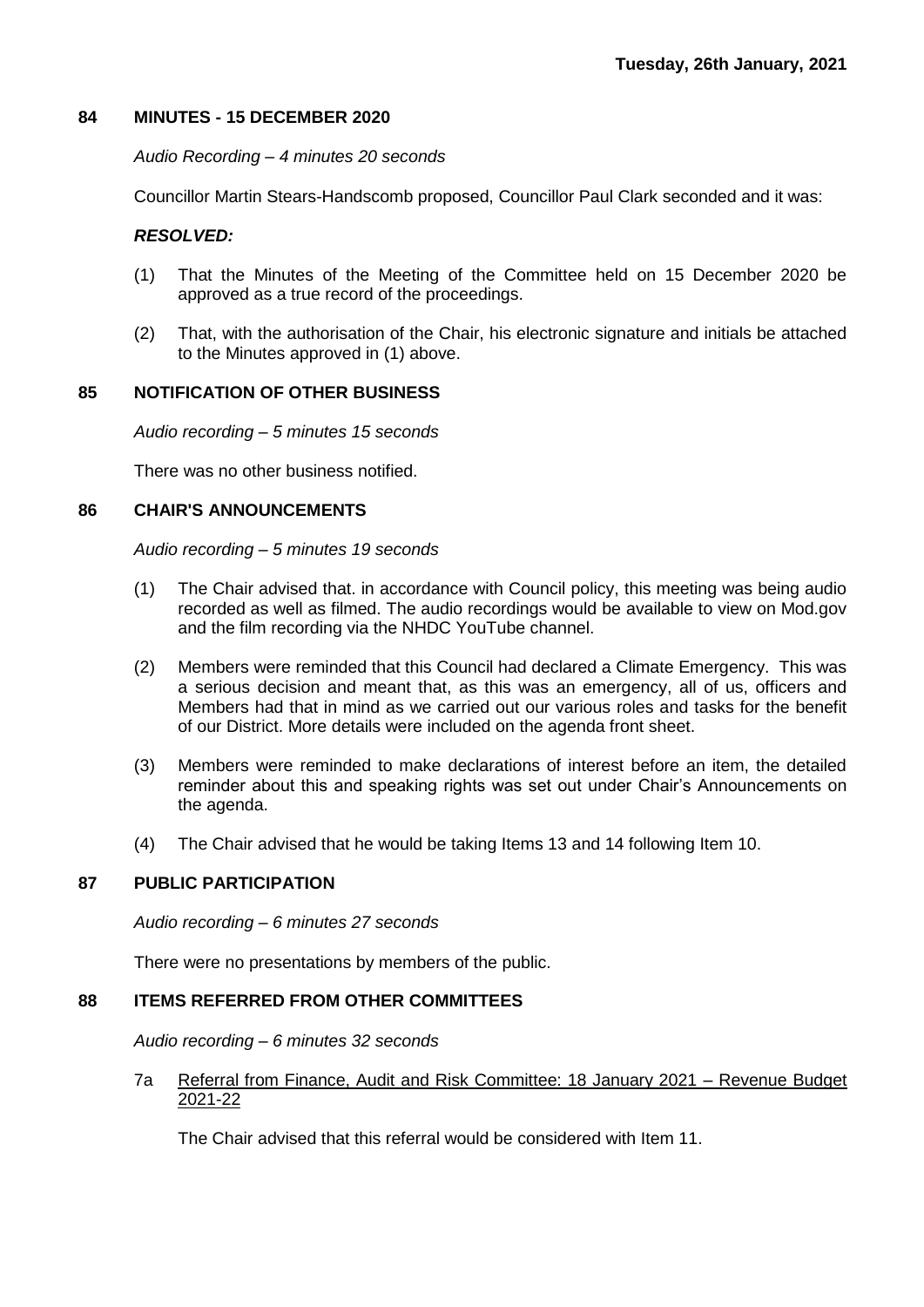7b Referral from Finance, Audit and Risk Committee: 18 January 2021 – Investment Strategy (Integrated Capital and Treasury)

The Chair advised that this referral would be considered with Item 12.

7c Referral from Overview and Scrutiny Committee: 19 January 2021 – Proposed Amendments to Performance Management Measures for 20/21

The Chair advised that this referral would be considered with Item 13.

#### **89 STRATEGIC PLANNING MATTERS**

#### *Audio recording – 7 minutes*

The Executive Member for Planning and Transport presented the report entitled Strategic Planning Matters and drew attention to the following:

- In respect of the NHDC Local Plan, there had been no communication from the Inspector as yet;
- The next Local Plan hearings were due to take place on 1 / 2 February 2021 and would be regarding Site BK3 and the Master planning process;
- He was due to meet with St Albans District Council to discuss duty to co-operate;
- There was ongoing discussions regarding the expansion of Luton Airport;
- Parking income was reduced due to less parking to towns.

Councillor Paul Clark proposed, Councillor Martin Stears-Handscomb seconded and it was:

*RESOLVED:* That the report entitled Strategic Planning Matters be noted.

**REASON FOR DECISION:** To keep Cabinet informed of recent developments on strategic planning matters and progress on the North Hertfordshire Local Plan.

# **90 BALDOCK, BYGRAVE AND CLOTHALL NEIGHBOURHOOD PLAN**

*Audio recording – 10 minutes 51 seconds*

The Executive Member for Planning and Transport presented the report entitled Baldock, Bygrave and Clothall Neighbourhood Plan together with the following appendices:

- Appendix A Examiners report for the Baldock, Bygrave and Clothall Neighbourhood Plan August 2020;
- Appendix B Schedule of proposed additional modifications for consultation -November 2020;
- Appendix C Schedule of representations received January 2021.

Councillor Paul Clark proposed, Councillor Martin Stears-Handscomb seconded and it was:

# *RESOLVED:*

- (1) That the responses received to the Council's proposed modifications to the Examiner's recommendations on the Baldock, Bygrave and Clothall Neighbourhood Plan be noted.
- (2) That following the inclusion of the proposed modifications to the Baldock, Bygrave and Clothall Neighbourhood Plan as set out in Appendix A and subject to the Council's additional modifications in Appendix B, it be approved to proceed to a referendum.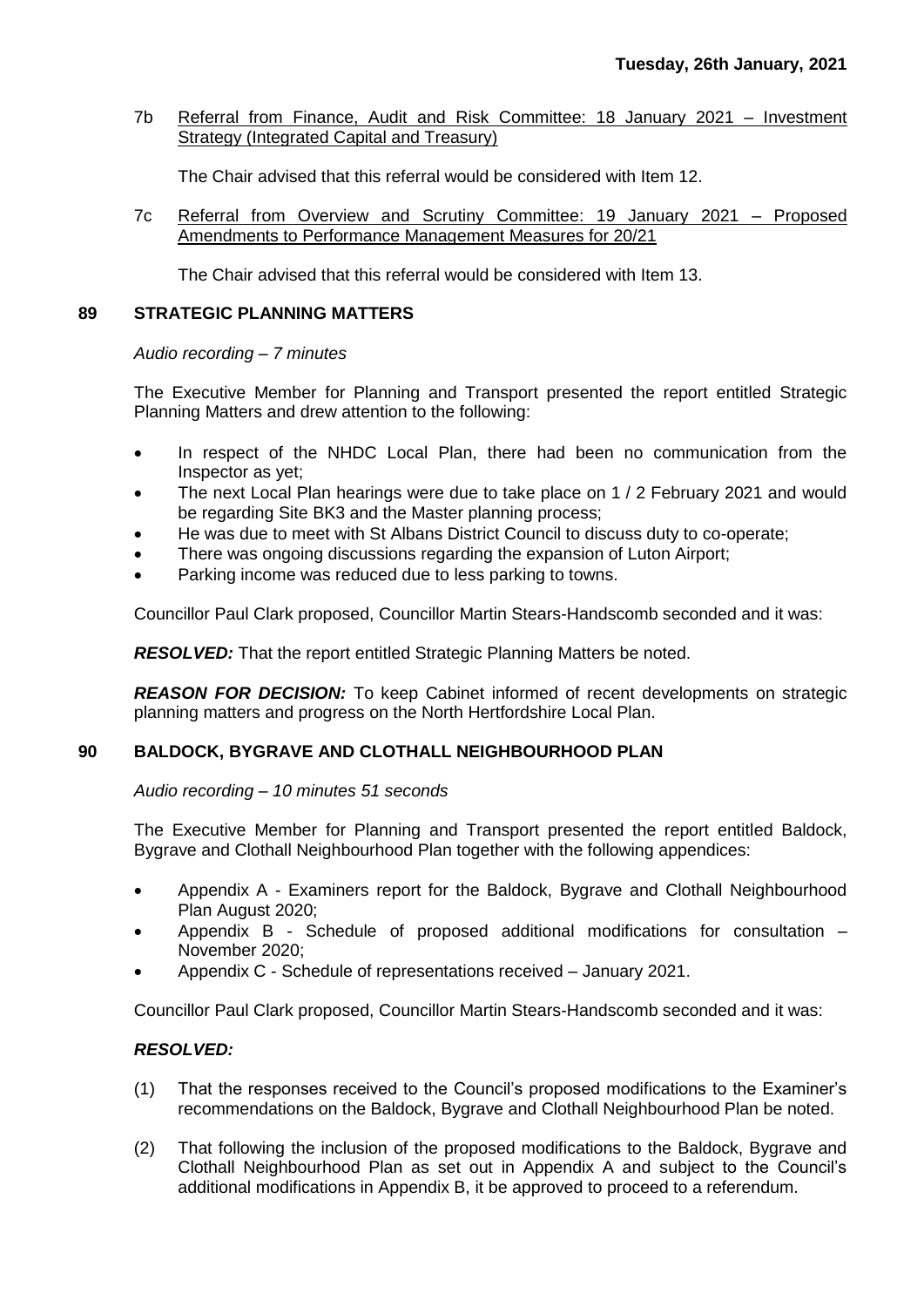(3) That the Counting Officer be instructed to make arrangements and conduct a referendum on the Baldock, Bygrave and Clothall Neighbourhood Plan.

*REASON FOR DECISIONS:* To progress the Baldock, Bygrave and Clothall Neighbourhood Plan, enable a referendum to take place and, if more than 50% of those voting in favour of the Baldock, Bygrave and Clothall Neighbourhood Plan take steps towards "making" the neighbourhood plan.

## **91 CONSERVATION AREA SUMMARY REPORT AND NEXT STEPS**

*Audio recording – 12 minutes 7 seconds*

The Executive Member for Planning and Transport presented the report entitled Conservation Area Summary Report and Next Steps together with the following appendix:

Appendix A - North Hertfordshire Conservation Areas - Summary Report.

The following Members took part in the debate:

Councillor Martin Stears-Handscomb.

Members commented that this was an excellent report and the officers should be thanked for their hard work.

Councillor Paul Clark proposed, Councillor Martin Stears-Handscomb seconded and it was:

#### *RESOLVED:*

- (1) That the findings of the North Hertfordshire Conservation Area Summary Report, attached as Appendix A to this report be endorsed, as part of our statutory requirement to review conservation areas from time to time.
- (2) That the way forward as set out in the draft programme of work identified within this report at Table 1 be agreed.

*REASON FOR DECISIONS:* To ensure conservation areas, historic assets and buildings of local importance within North Hertfordshire are appropriately assessed and designated to inform decision making for planning applications and the preparation of Local and Neighbourhood Plan.

#### **92 REVENUE BUDGET 2021/22**

*Audio recording – 29 minutes 2 seconds*

The Executive Member for Finance and IT presented the report entitled Revenue Budget together with the following appendices:

- Appendix A Financial Risks 2021/22;
- Appendix B Revenue Budget Savings and Investments;
- Appendix C Budget Summary 2021 2026;
- Appendix D Budget Summary 2021 2026 (£10 Council Tax increase 2021/22;
- Revenue Budget 2021-22 Addendum;
- Appendix B Revenue Budget Savings and Investments Addendum;
- Appendix C Budget Summary 2021-26 Addendum;
- Appendix D Budget Summary 2021-26 Addendum.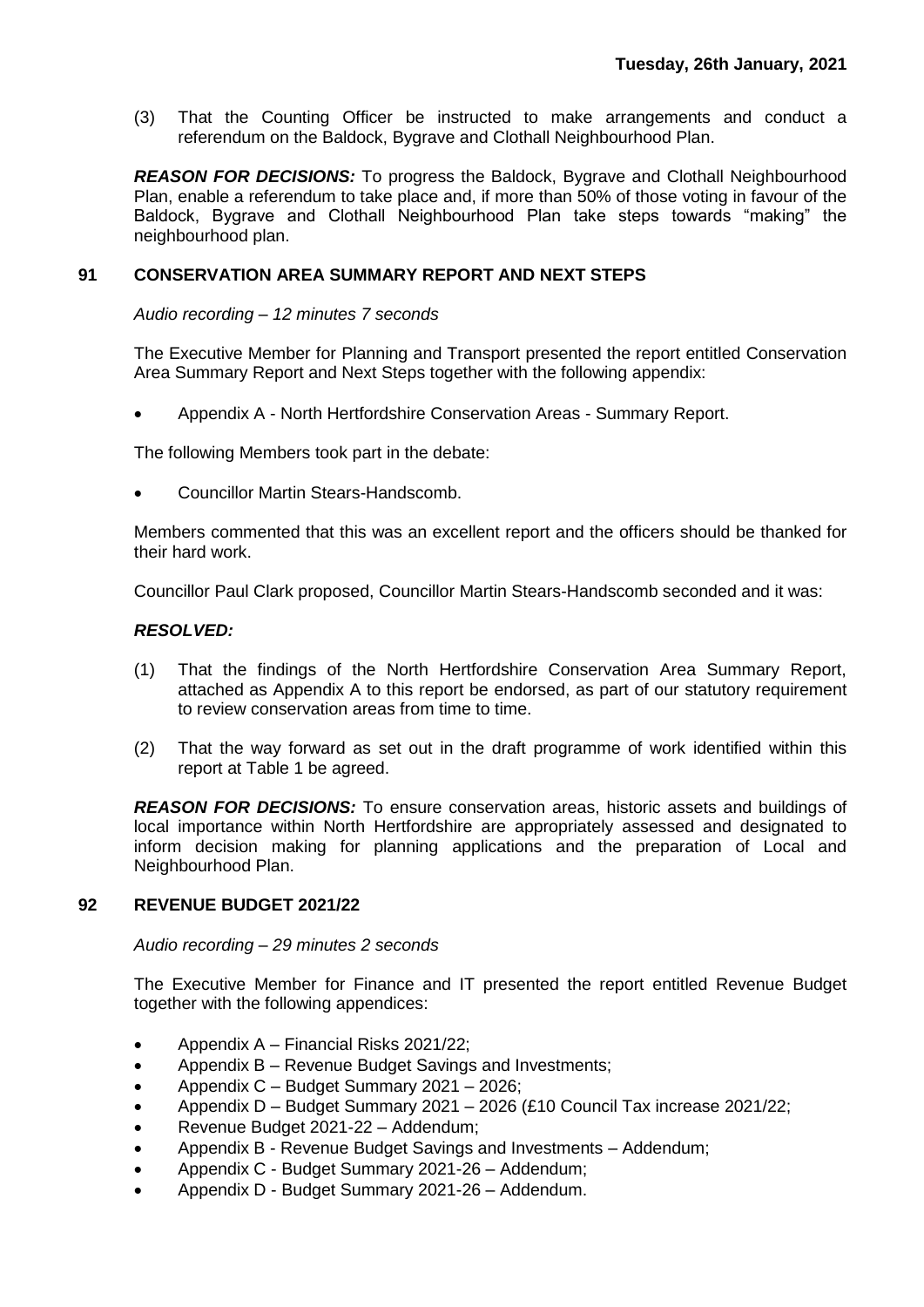The Executive Member for Finance and IT drew attention to the following:

- An addendum report and appendices had been published that reflected the position taking into the account the decision to support the leisure facilities;
- An amendment had been made to saving E5;
- The impact on the Tax Base was detail in Paragraph 8.5;
- Table 1 showed the impact of a £10 increase in council tax;
- It had been decided to continue with the Business Rate Pool;
- Appendix B outlined the proposed savings;
- The work of the Challenge Board would continue;
- Citizens Advice had provided a business case for additional funding.

Councillor Ian Albert proposed and Councillor Judi Billing seconded the recommendations as per the report addendum and an additional recommendation that Citizens Advice be awarded additional funding of £50,000 for 2021/22 only.

The following Members took part in the debate:

- Councillor Judi Billing;
- Councillor Steve Jarvis.

Councillor Steve Jarvis proposed and Councillor Martin Stears-Handscomb seconded that, in the event that a £10 increase in 2021/22 is allowed, the additional funding (£247k) be set aside for Covid support for residents, in 2021/22 only.

The Chair thanked the Finance, Audit and Risk Committee for the referral (7a) which endorsed the recommendations.

*RESOLVED:* That the increase in the 2020/21 working budget of £291k, as detailed in table 5 be approved.

#### *RECOMMENDED TO COUNCIL:*

- (1) That the position on the Collection Fund and how it will be funded be noted.
- (2) That the position relating to the General Fund balance and that due to the risks identified a minimum balance of £3.85 million is recommended be noted.
- (3) That the savings and investments as detailed in Appendix B be approved.
- (4) That a net expenditure budget of £18.391m, as detailed in Appendix C be approved. In the event of a £10 band D increase being allowed, then Appendix D would apply,
- (5) That a Council Tax increase by the maximum allowed without the need for a local referendum in 2021/22(as per the Medium Term Financial Strategy) be approved. This is likely to be an amount of £5 for a band D property, with other increases pro-rata to this. However in response to the consultation on the Local Government settlement, a £10 increase for a band D property (other bands pro-rate) may be allowed.
- (6) That, in the event that a £10 increase in 2021/22 is allowed, the additional funding (£247k) be set aside for Covid support for residents, in 2021/22 only.
- (7) That Citizens Advice North Herts be allocated an additional £50,000 funding in 2021/22 only.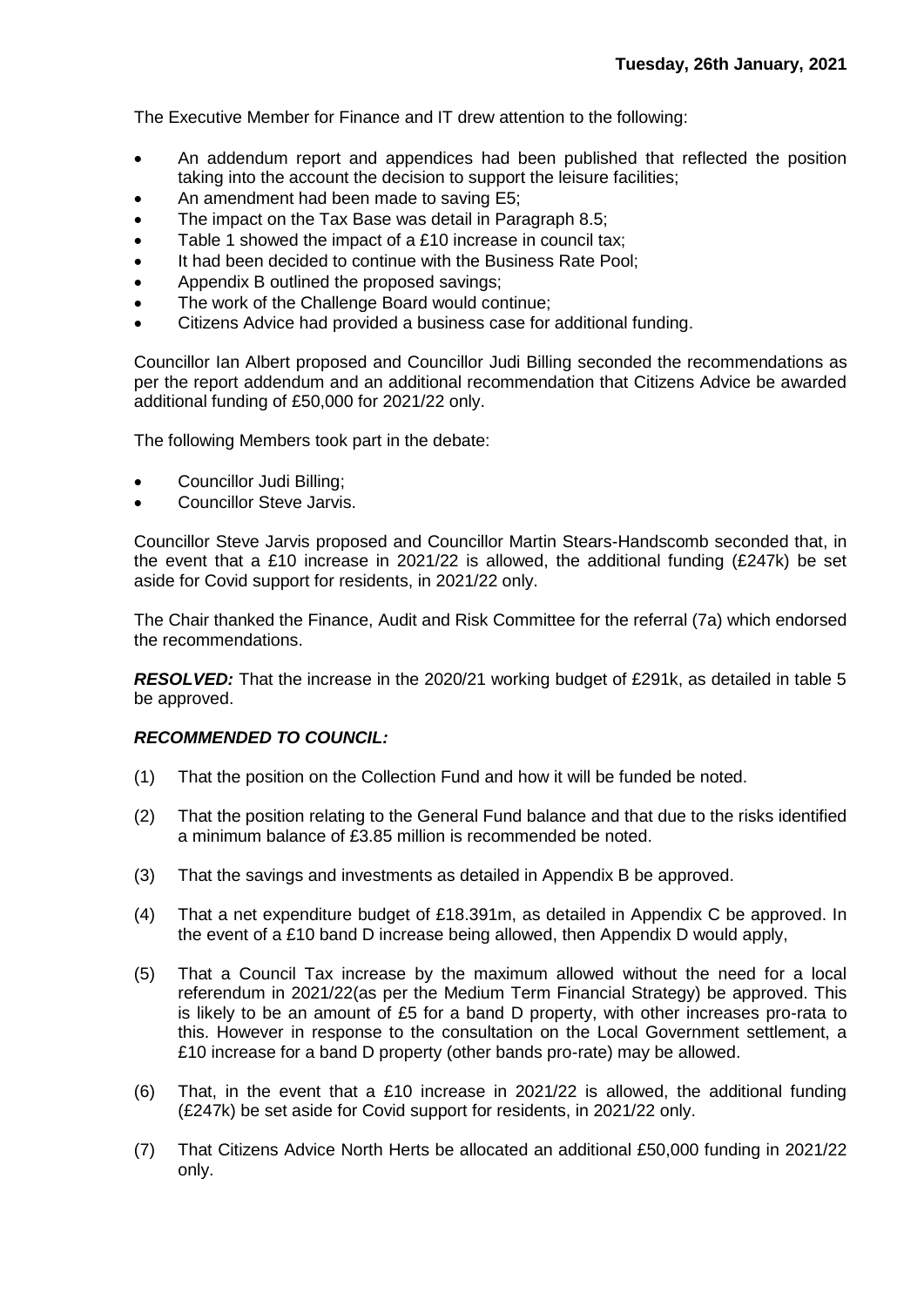# *REASONS FOR DECISIONS:*

- (1) To ensure that all relevant factors are considered in arriving at a proposed budget and Council Tax level for 2021/22, to be considered by Full Council on 11 February 2021.
- (2) To ensure that Cabinet recommends a balanced budget to Full Council on 11 February 2021.

# **93 INVESTMENT STRATEGY (INTEGRATED CAPITAL AND TREASURY)**

## *Audio recording – 46 minutes 4 seconds*

The Executive Member for Finance and IT presented the report entitled Investment Strategy (Integrated Capital and Treasury) together with the following appendices:

- Appendix A Investment Strategy;
- Appendix A1- A full list of planned capital expenditure (2021/22 onwards);
- Appendix A2 A list of new capital schemes and schemes planned to commence from 2021/22.

The Executive Member for Finance and IT drew attention to the following:

- Investments in commercial aspects would likely require borrowing and this would be considered at the appropriate time
- Yield was low currently therefore consideration would be given to selecting alternative investments
- That the Service Director Resources and his team be thanked for their hard work, which had been praised by auditors.

Councillor Ian Albert proposed, Councillor Martin Stears-Handscomb seconded and it was:

# *RECOMMENDED TO COUNCIL:*

- (1) That the Investment Strategy (as attached at Appendix A), including the capital programme and prudential indicators be adopted.
- (2) That the four clauses in relation to the Code of Practice on Treasury Management (as detailed in paragraphs 8.12 to 8.17) be adopted.

# *REASONS FOR DECISIONS:*

- (1) To ensure that the capital programme meets the Council's objectives and officers can plan the implementation of the approved schemes.
- (2) To ensure the Council's compliance with CIPFA's code of practice on Treasury Management, the Local Government Act 2003, statutory guidance from the Ministry of Housing, Communities and Local Government and the CIPFA Prudential Code. As well as determining and managing the Councils risk appetite in respect of investments.

## **94 PROPOSED AMENDMENTS TO PERFORMANCE MANAGEMENT MEASURES FOR 20/21**

*Audio recording – 14 minutes 11 seconds*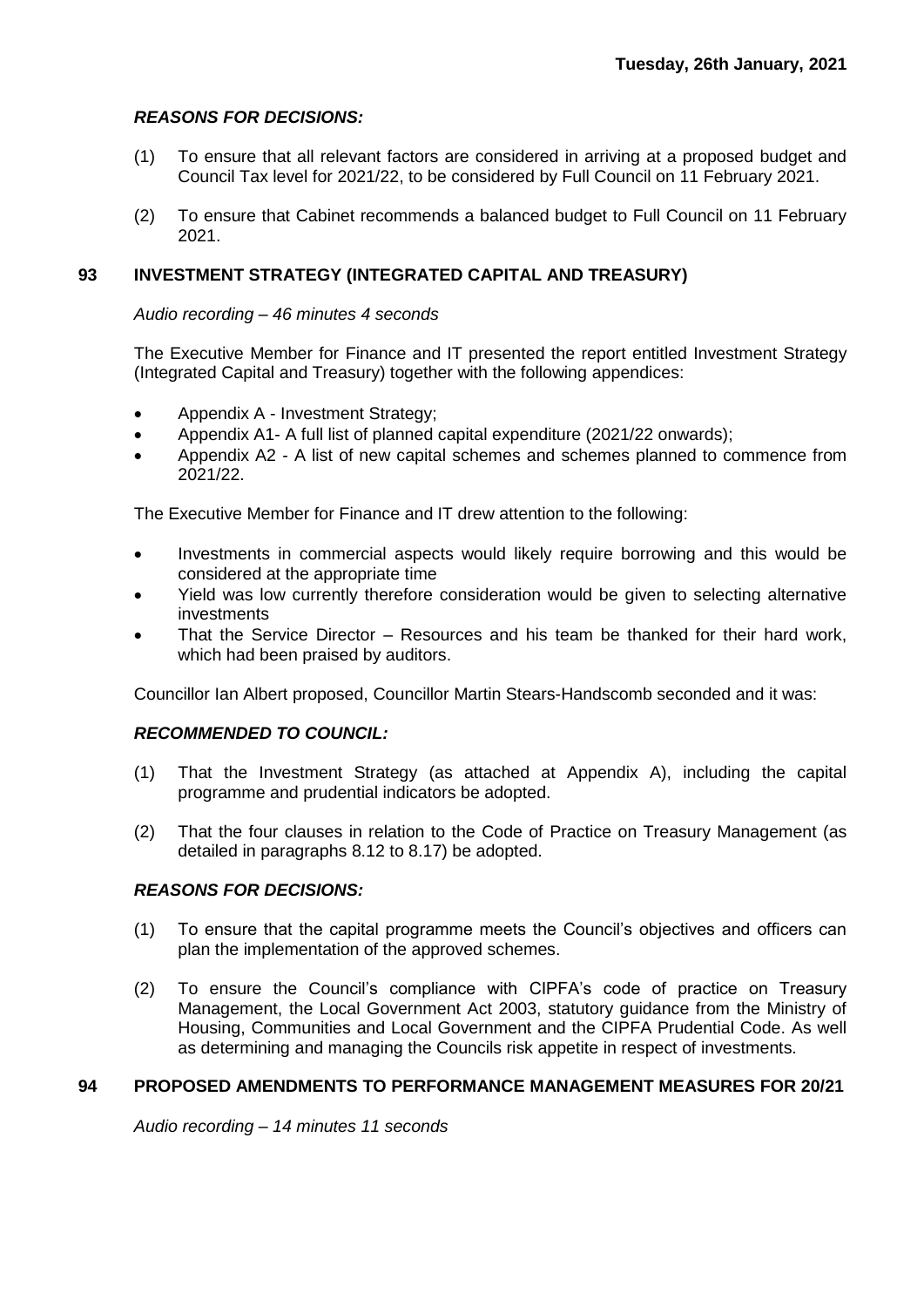The Leader of the Council presented the report entitled Proposed Amendments to Performance Management Measures for 20/21 and drew attention to the following:

- There were two proposed amendments to targets propose, due to the effects of the pandemic on performance being:
	- MI LI015 Number of visits to leisure facilities;
	- Reg 3 Percentage of Environmental Health programmed inspections completed

Councillor David Levett, Chair of the Overview and Scrutiny Committee presented the referral from the meeting of that Committee (7c) held on 19 January 2021.

He advised that the Committee had discussed public engagement at meetings and felt that viewing figures would clarify the level of those engaging with meetings.

The Overview and Scrutiny Committee recommended to Cabinet:

- (1) That Cabinet considers and formally approves the proposed amendments to the PIs and any associated targets that will continue to be monitored throughout 2020/2021 by Overview & Scrutiny;
- (2) That Cabinet consider instigating a "reporting only" figure of those viewing Council meetings on YouTube in order to gauge public engagement with virtual meetings.

The following Members took part in the debate:

- Councillor Judi Billing;
- Councillor Elizabeth Dennis-Harburg;
- Councillor Ian Albert;
- Councillor Steve Jarvis:
- Councillor Martin Stears-Handscomb.

Comments from Members included:

- That public engagement should not stop at looking at the number of people viewing on YouTube;
- That investigation needed to take place regarding methods that could be used to engage with those viewing the meeting, as opposed to those within the meeting;
- Another issue raised at Overview and Scrutiny was to consider opening the outdoor pools earlier. This had been passed to officers for consideration.

Councillor Martin Stears-Handscomb proposed, Councillor Paul Clark seconded and it was:

#### *RESOLVED:*

- (1) That the proposed amendments to the PIs and any associated targets that will continue to be monitored throughout 2020/2021 by Overview & Scrutiny be approved;
- (2) That an additional "reporting only" figure of those viewing Council meetings, both live stream and video, on YouTube be reported to Overview and Scrutiny in order to gauge public engagement with virtual meetings.

*REASON FOR DECISIONS:* To ensure that Performance Monitoring is effective and reflects the current national situation.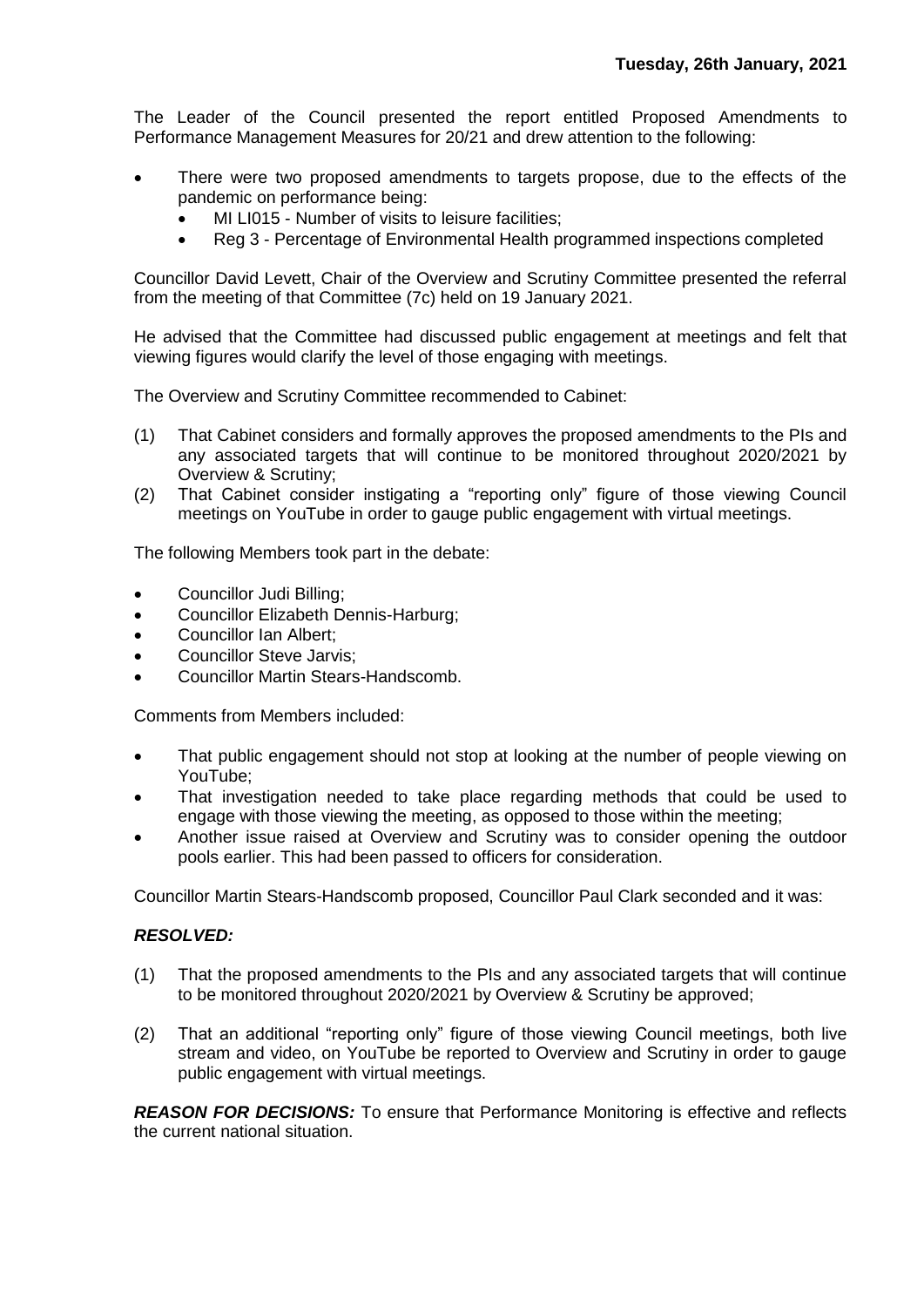# **95 HITCHIN MARKET NEW CONTRACT**

#### *Audio recording – 25 minutes 9 seconds*

The Executive Member for Enterprise and Co-operative Development presented the report entitled Hitchin Market New Contract.

The following Members took part in the debate:

- Councillor Judi Billing;
- Councillor Ian Albert.

Councillor Keith Hoskins thanked the Commercial Manager for the work undertaken in this respect.

Councillor Keith Hoskins proposed, Councillor Paul Clark seconded and it was:

*RESOLVED:* That the entering into of a new contract with Hitchin Markets Limited (HML) to operate Hitchin Market, for an initial period of one year with the option to extend on a year by year basis for a maximum of three years be approved.

*REASON FOR DECISION:* To seek approval of the new contract going forward and to ensure Hitchin Market continues to operate.

## **96 THE COUNCIL'S PROCUREMENT STRATEGY**

#### *Audio recording – 50 minutes 47 seconds*

The Executive Member for Finance and IT presented the report entitled The Council's Procurement Strategy together with the following appendix:

Appendix A - Procurement Strategy 2021-22.

The Executive Member for Finance and IT drew attention to the following:

- This was something where the Council could make a real difference;
- It aimed to support the local economy by supporting more localised procurement;
- The strategy sought to support the aims set out in the Council Plan;
- Considering supply chains;
- There was a Government green paper regarding procurement;
- Looking at how can encourage local suppliers to do business with the Council;

Councillor Ian Albert proposed, Councillor Martin Stears-Handscomb seconded and it was:

*RESOLVED:* That the new Procurement Strategy 2021-22 at Appendix A be adopted with implementation from 1 April 2021.

*REASON FOR DECISIONS:* To ensure the Council's has an up to date Procurement Strategy. To formally support the ongoing development and modernisation of procurement and contract management within the Council with the aim of making further savings and supporting the local economy.